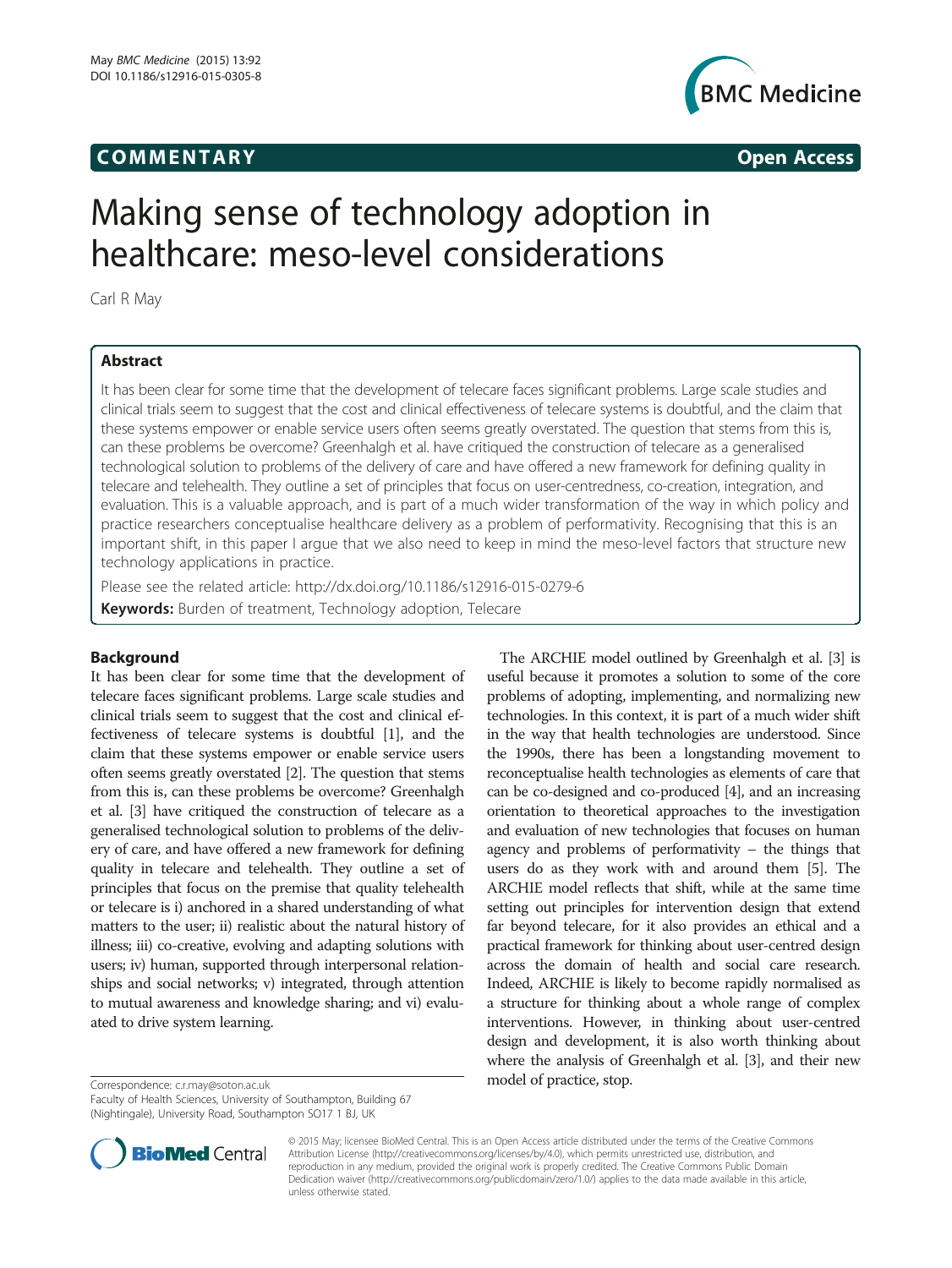## Discussion

The central focus of the ARCHIE framework is on incorporating users into design processes and then working co-creatively with them in an environment in which interpersonal relations and relational integration are important factors in service development. As a result, analytic attention is directed at local and performative micro-level practices and relations [\[6,7\]](#page-2-0) as a basis for user-centred design. Highly focused ethnographic and other qualitative studies have played a central role in identifying problems in 'adoption', 'diffusion', and 'implementation' amongst specific groups of users as they engage with new technologies and practices [[8](#page-2-0)]. The results of micro-level ethnographies that focus on performativity are important, but the question is, are they enough?

The argument that I want to make here is that focusing on users increasingly calls on researchers to go further in developing an empirically grounded understanding of the conditions in which technologies like telecare are operationalised and implemented. We need to consider how using 'new technology' to mediate between the needs of patients and their families may not compensate for the withdrawal of human relations in healthcare delivery [[2](#page-2-0)], and how shifting burdens of workload and capacity in 'technological' care may mean the redistribution of work amongst patients, families, and wider social networks [[9](#page-2-0)], possibly ending with them carrying burdens that they are not strong enough to bear. Meaningful social relations between people who use telecare services and those who provide them are threatened with fragmentation and collapse in such contexts [\[10](#page-2-0)]. There is now abundant evidence, especially from Mort and colleagues in the EFORTT Study Group's work on the practices of telecare, that the rationalisation of care providers' work practices also

negatively affects the call centre operatives who deliver it [[11-13](#page-2-0)].

Focusing on what happens in the performative domain, as the ARCHIE model does, offers a structure for thinking critically about the underlying technocratic optimism of telecare providers and equipment manufacturers [[14](#page-2-0)]. However, going further in the interests of users might also mean that we have to consider some of the meso-level factors that frame and constrain users in practice. Telecare systems do so much more than provide care. They form a vehicle by which assumptions about demands and eligibility for care, workforce structure, and organisation, shifting burdens of treatment and care, can be articulated and embedded in practice. Figure 1 shows how these assumptions are organised.

Underpinning the demand for telecare has been the notion that the growing numbers of older people with long-term conditions are a challenging population because they make inappropriate demands for healthcare. These inappropriate demands are reconstituted as uncontrolled demand on the very finite time and energy of health professionals in practice, and later, as unsustainable demand in the language of policy and healthcare provision at a societal level. Disciplining demand becomes, then, an important aim for telecare. The rhetoric of such shifts is always an enabling one: users – both patients and professionals – are enabled and empowered, while services are more available and increasingly efficient. The evidence for the former is patchy [\[15\]](#page-2-0) and, for the latter, it is uncertain [\[1](#page-2-0)].

It happens that the ARCHIE framework is useful when we start to consider the political assumptions that underpin technological change, too. The crushing assumption behind much development of telecare is that it